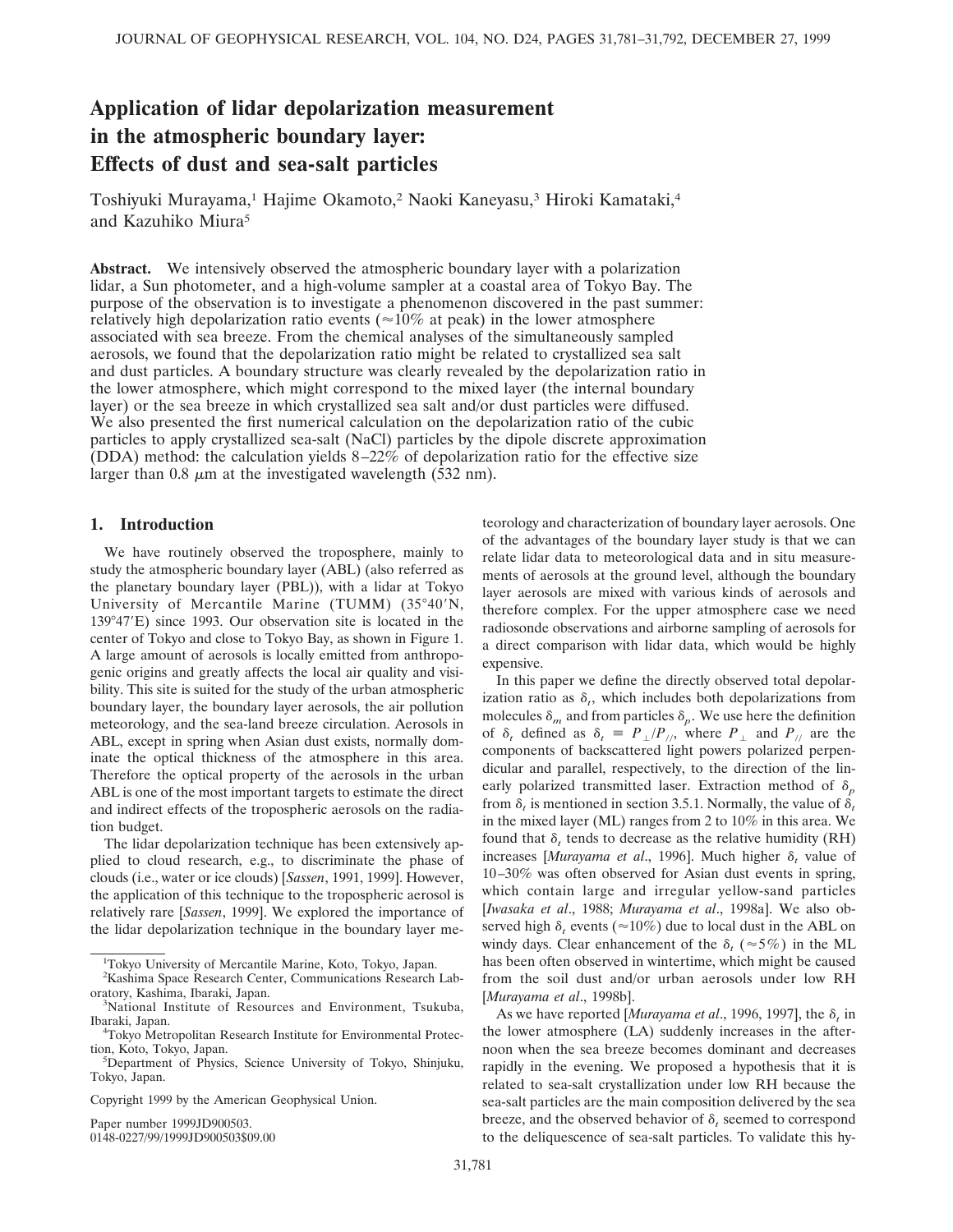

**Figure 1.** Location of the observation sites, Tokyo University of Mercantile Marine (TUMM)  $(35°40'N, 139°47'E)$ . The shaded areas denote roughly the most urbanized areas.

pothesis, we made a more systematic observation on this phenomenon, which included a high time-resolved sampling of surface aerosol in the summer of 1996. Part of the results and preliminary discussions were given in conferences [*Murayama et al*., 1998b, c].

# **2. Experimental and Analytical Procedures**

We intensively observed the ABL with a lidar, a Sun photometer, and a high-volume sampler from July 16 to 19, 1996. During this period the Tokyo area was covered by anticyclone, and the weather was fine. In this section we describe the details of instrumentation and the procedure of analyses to derive the optical and chemical properties of aerosols.

#### **2.1. Lidar System and Data Analysis**

We used the TUMM lidar system operated at the wavelength of 532 nm, which has two polarization receivers to expand the dynamic range of detection. At an urban site such as Tokyo we need an extremely wide dynamic range of detection due to the constantly hazy condition in the LA (a general description of lidar is given by *Measures* [1984]). The specifications of the present lidar system are given in Table 1. The



**Figure 2.** Optical layout of the TUMM lidar system: (a) cross-sectional view and (b) top view over the dome. BE and PBS denote a beam expander and polarizing beam splitters.

lidar system is located about 35 m above the mean sea level (msl). The schematic layout of the present system is shown in Figure 2. The laser is vertically emitted through an astronomical dome. Under the opening slits of the dome, receiving telescopes are arranged as shown in Figure 2b. Receivers, R1 (near-field receiver) and R2 (far-field receiver), are supported by the fork mounts on the tripods, and R3 is mounted on an optical bench. R3 is used for multiple purposes, i.e., as Raman channels for nitrogen and water vapor molecules or as a 1064 nm Mie scattering channel, etc. The data obtained by R1 and R2 are discussed in this paper. The arrangement of the receiving optics in R1 and R2 was similar to the one described in a previous paper [*Murayama et al*., 1996]. We set the field of view (FOV) for R1 and R2 as 3 and 1 mrad, respectively, during the observation. So-called the overlapping factor *Y*(*z*) [*Measures*, 1984] between the laser beam and the FOVs of each, receivers became unity when *z*, the range from the lidar, was 200 m for R1 and 700 m for R2, respectively. The *Y*(*z*) of R1 was empirically evaluated down to  $z = 116.25$  m from the comparison of backscattering intensities obtained by changing the FOV of R1 between 3 and 5 mrad in a short period. The signals were recorded up to 7 km with 7.5 m resolution. The lidar

**Table 1.** Specifications of the TUMM Lidar System (December 1998)

|                                                                            |                                                                                                                                               | Transmitter                                                                |                                                                                                        |
|----------------------------------------------------------------------------|-----------------------------------------------------------------------------------------------------------------------------------------------|----------------------------------------------------------------------------|--------------------------------------------------------------------------------------------------------|
| Laser<br>Pulse energy<br>Pulse width<br>Repetition rate<br>Beam divergence | Q-SW Nd:YAG (532 nm, 1064 nm)<br>10–20 mJ in typical tropospheric observation, 250 mJ at max for 532 nm<br>$10$ ns<br>$10$ Hz<br>$< 0.2$ mrad |                                                                            |                                                                                                        |
|                                                                            | Receivers                                                                                                                                     |                                                                            |                                                                                                        |
|                                                                            | R1                                                                                                                                            | R2                                                                         | R <sub>3</sub>                                                                                         |
| Effective diameter<br>Field of view<br>Main use<br>Detectors               | $20.3$ cm<br>$1-6$ mrad<br>near-field polarization (532 nm)<br>PMT (Analog)                                                                   | 25.4 cm<br>$0.5-4$ mrad<br>far-field polarization (532 nm)<br>PMT (Analog) | $30.4 \text{ cm}$<br>$1-3.5$ mrad<br>Raman $(N_2, H_2O)$ , 1064 nm<br>PMT (analog and photon counting) |

Type used for receivers is Schmidt-Cassegrainian (*F*-Number: 10).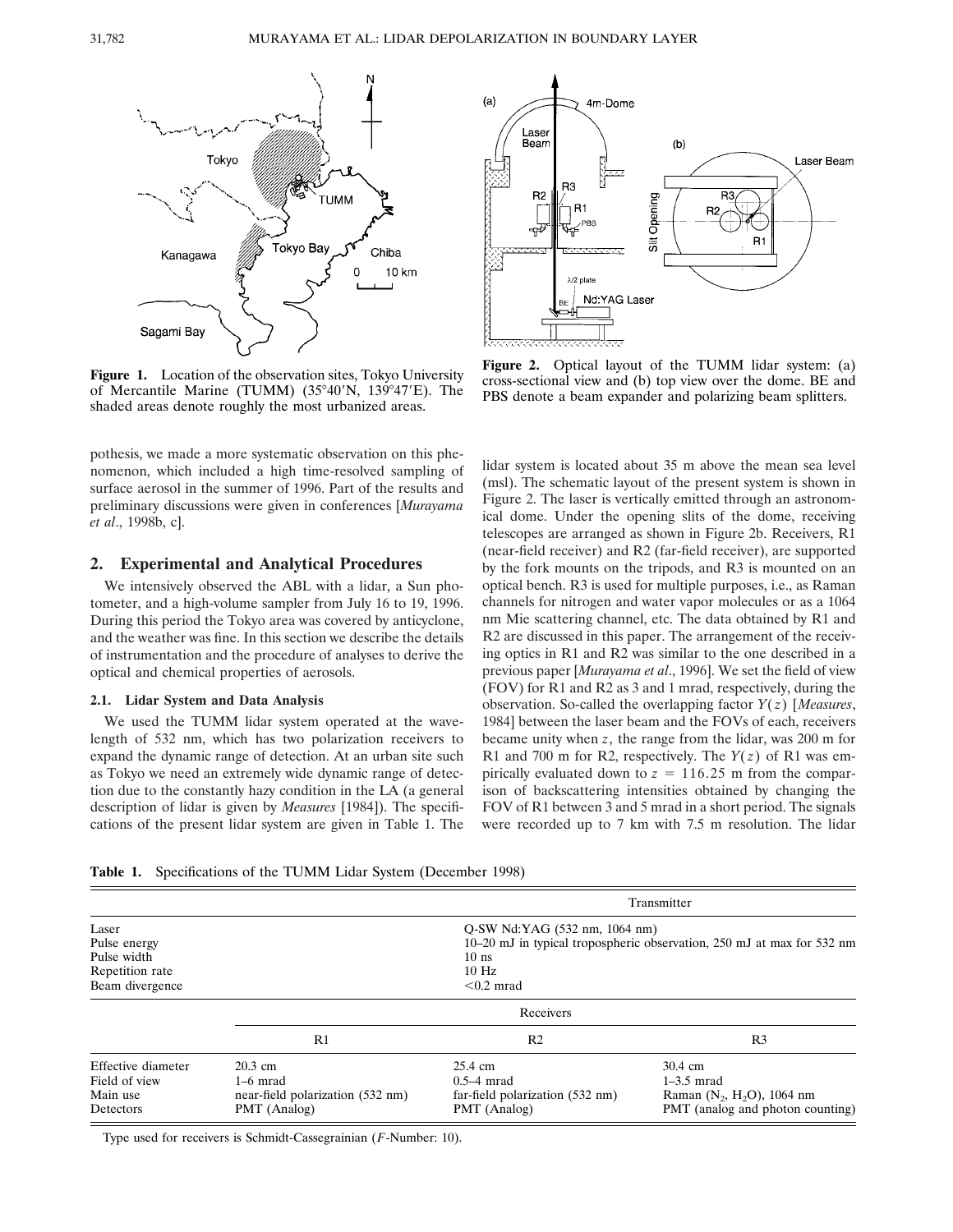signals were averaged every 10 min (6000 shots) by a digitizing storage oscilloscope with 8-bits resolution and transferred into a personal computer automatically. We connected both the backscattering intensity and the depolarization ratio profiles obtained by two receivers at  $z = 750$  m.

The total depolarization ratio  $\delta_t$  was determined from the ratio of the detector signals of copolarization and crosspolarization channels by multiplying it by the gain ratio of the corresponding detectors. The gain ratio was determined by rotating a half-wavelength plate located at the laser output or by using unpolarized light. The error was  $\pm 5\%$ , which corresponds to  $\pm 5\%$  relative error in determination of  $\delta_t$ . Another factor of the error in  $\delta_t$  could come from the incomplete separation of the linear polarization due to the receiving optics, which was estimated to be less than 1%. This error should appear as a constant offset in the observed  $\delta_t$ . However, we did not subtract this unknown error throughout the presented data and analysis.

We derived the extinction coefficient of aerosols by using the algorithm of *Fernald* [1984] with the U.S. Standard Atmosphere (U.S. GPO, Washington, D.C., 1976). The molecular backscattering and extinction coefficients at 532 nm are given as  $1.59 \times 10^{-3}$  km<sup>-1</sup> sr<sup>-1</sup> and  $1.33 \times 10^{-2}$  km<sup>-1</sup>, respectively, at sea level in U.S. Standard Atmosphere (15°C, 1 atm) [Mea*sures*, 1984]. The result of the analysis significantly depends on the ratio of the extinction coefficient  $(\sigma)$  to backscattering coefficient ( $\beta$ ), so-called the lidar ratio  $S_a(-\sigma/\beta)$ . Therefore we need an adequate choice of  $S_a$ . This is accomplished by simultaneous measurement with lidar and Sun photometer: the comparison between the optical thicknesses derived from the lidar (at 532 nm) and the Sun photometer (at 500 nm) can provide an average *Sa* in the troposphere [*Takamura et al*., 1994; *Murayama et al*., 1997]. We also need a sufficient signal to noise ratio of the backscattering intensity at the farside boundary range and a good estimation of the boundary value to apply this method. Here we chose a fixed boundary condition at an aerosol-free height and a constant  $S_a$  as follows: the scattering ratio (SR) was taken as 1.2 at the boundary range (height)  $z = 5$  km, where SR is defined as

$$
SR = \frac{\beta_m + \beta_p}{\beta_m},\tag{1}
$$

where  $\beta_m$  and  $\beta_p$  are the backscattering coefficients of air molecules and particles, respectively.  $S_a$  was taken as 50 sr, which was chosen to reproduce the optical thickness derived from the Sun photometer. This is a typical value of  $S_a$  in the troposphere [*Takamura et al*., 1994]. We fixed the boundary condition and  $S_a$  throughout the present lidar analysis. The error estimation due to the boundary condition and constant  $S_a$  in lidar analysis, i.e., the dependence of  $S_a$  on the lidarderived optical thickness and extinction coefficient, is discussed in section 3.2.

#### **2.2. Sun Photometer**

We used a portable (manual) Sun photometer (model MS-120; EKO, Tokyo, Japan), which can retrieve the aerosol optical thicknesses  $\tau$  at the wavelengths of 368, 500, 675, and 778 nm from the measurements of direct solar radiation. The apparatus constants  $E_{\lambda}$  given by the manufacturer were used for the present analysis, and those relative errors  $\Delta E_{\lambda}/E_{\lambda}$  were considered to be within 65% [*Miura et al*., 1997]. The errors led to the error of the optical thickness  $\Delta \tau$  given by  $\Delta E$ <sub> $\lambda$ </sub>/

 $(E_{\lambda}m)$  without depending on  $\tau$ , where *m* is the air mass at the measurement. The wavelength dependence of  $\tau$  is empirically described by the following equation [*Angström*, 1961]:

$$
\tau(\lambda) = \beta_0/\lambda^{\alpha}, \qquad (2)
$$

where  $\tau(\lambda)$  is the aerosol optical thickness at the wavelength of  $\lambda$  in micrometers, and  $\beta_0$  and  $\alpha$  are so-called turbidity coefficient and wavelength exponent, respectively. The measurements of Sun photometer and filter sampling mentioned below were done on the rooftop of the building where the lidar system has been located.

#### **2.3. Filter-Sampling and Chemical Analyses of Aerosols**

During the observation, suspended aerosols were simultaneously collected by a dichotomous high-volume sampler (model 130, Kimoto, Osaka, Japan). The sampler consists of an impactor and a backup filter holder. Coarse particles (diameter  $d > 2 \mu m$ ) are collected by the slit-orifice impactor (50%) cutoff diameter:  $2 \mu m$ ) with a quartz fiber filter placed on the plate, whereas fine particles ( $d \leq 2 \mu m$ ) are collected by a backup quartz fiber filter. Adoption of this separation diameter is based on the typical in the size distribution of tropospheric aerosols, which is bimodal with a minimum around  $2 \mu m$  in diameter [*Hidy*, 1984]. The large and fine particles (modes) are generally originated from the natural and anthropogenic sources, respectively. The sampling rate of the device is 400 L/m, which enables relatively high time-resolved sampling. We replaced the filters manually to follow the change of the atmospheric conditions. The replacement time intervals varied from 2 to 7 hours. The quartz-fiber filters (Pallflex 2500QAT-UP) used in the sampling were treated with heat  $(850^{\circ}C)$  in air for 90 min before use to reduce carbonaceous blanks.

From the filter samples, concentrations of water-soluble components, such as  $SO_4^{2-}$ , NO<sub>3</sub>, Cl<sup>-</sup>, NH<sub>4</sub>, Na<sup>+</sup>, Ca<sup>2+</sup>, K<sup>+</sup>, and  $Mg^{2+}$ , were determined by ion chromatography at the Tokyo Metropolitan Research Institute for Environmental Protection, and an analysis of carbonaceous components was made at the National Institute of Resources and Environment. Elemental carbon (EC) and total carbon (TC) were determined by a combustion technique [*Ohta and Okita*, 1984]. Organic carbon (OC) was evaluated by subtracting EC from TC.

The meteorological data, i.e., the temperature, relative humidity, wind speed and direction, and solar radiation, were recorded on the rooftop of another building (35m above msl) at TUMM. Meteorological and air pollution data  $(PM_{10}, NO_x,$  $O<sub>3</sub>$ , etc.) at the local-government air pollution monitoring stations (Ariake and Ohjima stations located 3.7 km south and 4.0 km northeast of TUMM, respectively) are also used as supplement in the present discussion.

#### **3. Results and Discussions**

In this section we describe the general features of the observations and discuss the results of lidar, Sun photometer, and the components of sampled aerosols with reference to the surface meteorological and air pollution data. From the data recorded at the air pollution monitoring stations and from the results of our measurements, surface air was more polluted on July 18 and 19 than on July 16 and 17.

#### **3.1. Dynamics of ABL Revealed by Lidar Measurement**

The surface meteorological data are shown in Figures 3a and 3b, where air temperature and relative humidity were provided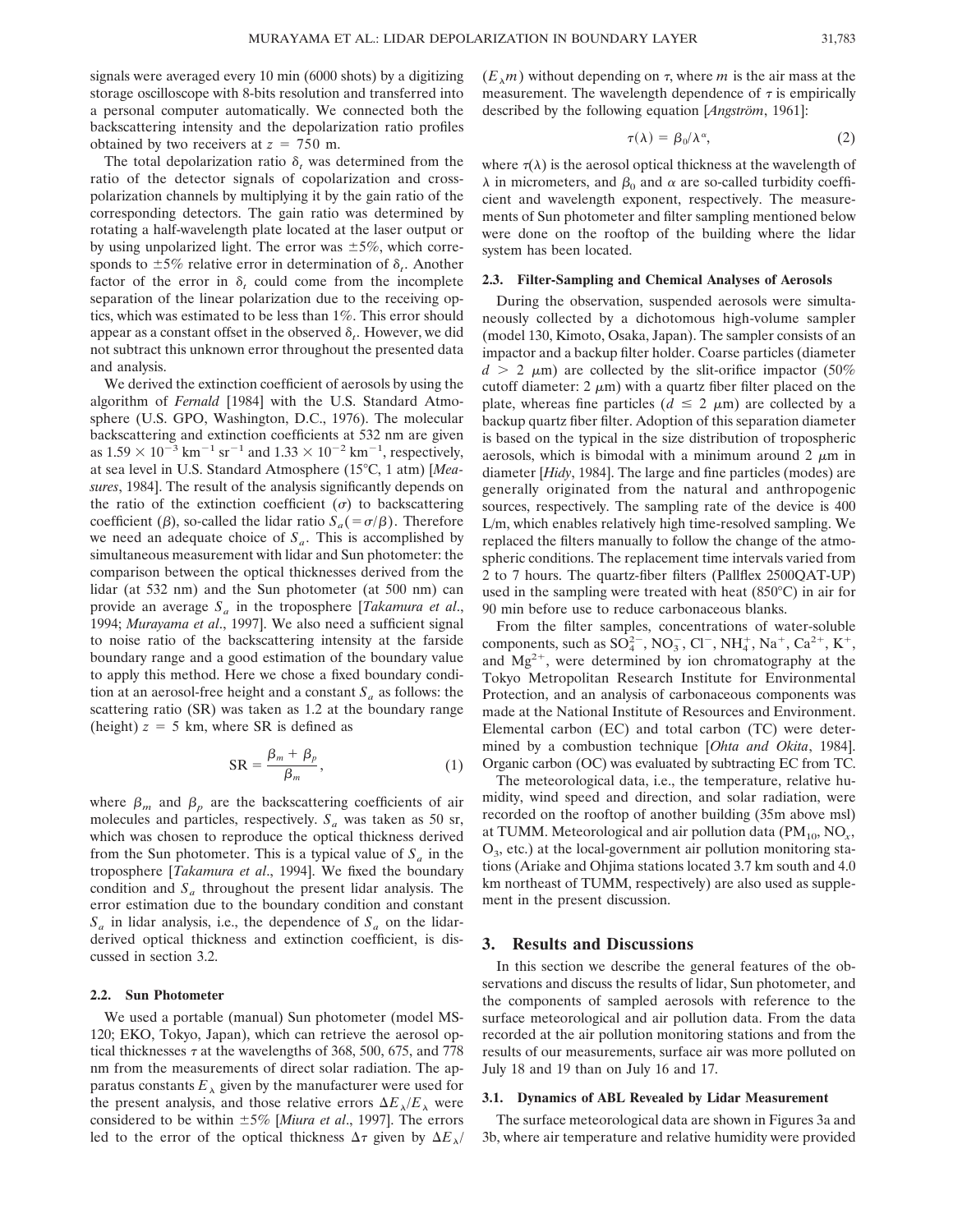

**Figure 3.** Temporal changes of surface meteorological data and lidar data on July 16–19, 1996: (a) temperature and relative humidity at Ariake, (b) wind speed and direction at TUMM, vertical profiles of the extinction coefficient (c) and total depolarization ratio (d), and (e) total and particle depolarization ratios and extinction coefficient at lower atmosphere ( $\sim$ 150 m above msl). Periods I–V are marked according to sea and land breezes (see text).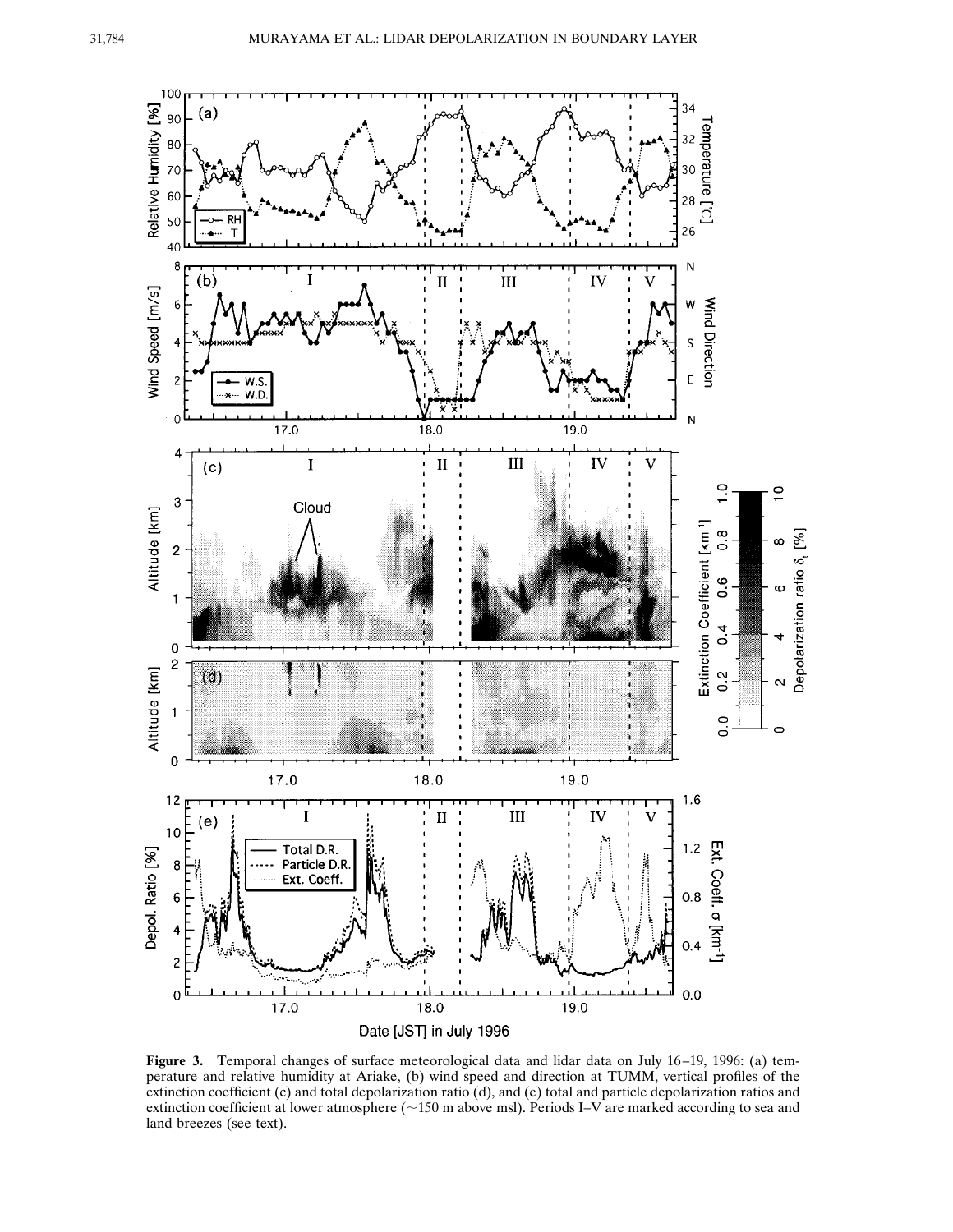

**Figure 4.** Optical thicknesses derived from the Sun photometer and the lidar measurements: (a) temporal change and (b) relationship between both values. The dashed line in Figure 4b shows the relationship of the averaged wavelength exponent  $\alpha = 1.50$  obtained from the Sun photometer measurement (see text).

from the Ariake station because the hygrometer at TUMM was not functioning properly during the period. The surface wind system in the area in the summertime is generally governed by sea breeze in the daytime and week land breeze in the nighttime. We divided roughly the periods in Figure 3 by I to V according to sea (southward) and land (northward) breezes. Sea-breeze episodes are denoted by periods I, III, and V. Sea breeze blew exceptionally during the night of July 16 through the morning of July 17 (period I). Periods II and IV correspond to land breeze episodes.

The temporal variations of extinction coefficient and depolarization ratio  $\delta_t$  from July 16 to 19, 1996, are shown in Figures 3c and 3d. Note that the lidar measurement was temporally interrupted from 0038 to 0642 LT, July 18, because of the appearance of low-level clouds. The  $\delta_t$  profiles over 2 km are omitted in Figure 3d due to the low signal to noise ratio and the smallness of  $\delta$ , about 2% even under high aerosolloading conditions in summer. The reason for small  $\delta_t$  in the aerosol layer in higher altitude is considered to be as follows: Most of these aerosols are probably anthoropogenic and hygroscopic. Therefore aerosols afloat in the atmosphere are small and/or hygroscopically grown and they tend to show sphericity. This tendency does not hold to Asian dust frequently observed in spring because the dust is nonspherical and less hygroscopic.

The figures show that the present observation reconfirmed the phenomenon we reported [*Murayama et al*., 1997]; that is, (1) the depolarization ratio in the LA often increased up to about 10% when the sea breeze developed early in the afternoon, and (2) the depolarization ratio decreased rapidly in the evening. In addition, the lidar observation revealed diurnal dynamics of ABL in the area as mentioned below.

In Figure 3c we found that the LA was hazy and highly polluted during the early stages of sea breeze episodes (periods I and III) and land breeze episode (IV). Land breeze should deliver more polluted air from the urban area off the coast. Because of exceptional continuous sea breeze in period I the LA on the morning of July 17 was clear. In those high-polluted periods the depolarization ratio was low. This is expected from dominant urban aerosols that have a finer size and hygroscopic nature. As the ML and sea breeze developed and the RH near

the surface decreased around noon, the hazy condition was rapidly dissipated. At the same time, the top of the relatively high  $\delta_t$  layer rose up to several hundred meters, presumably coinciding with the development of ML. Since our measurement was conducted close to the coast of Tokyo Bay and was affected strongly by the sea breeze in summer, it should be referred to as the effect of the internal boundary layer (IBL) [*Garrat*, 1992] as well as ML. The height also seems to correspond to the height of the sea breeze layer [*Banta et al*., 1993]. This boundary structure that appeared in  $\delta_t$  should be investigated by a simultaneous radiosonde observation. In the afternoon of July 17 and 18, dense aerosol layers appeared over 1 km. These might be a return flow of the sea breeze, which was transported from more developed ML in the interior. The mechanism was investigated by the lidar network observation of the ML over Tokyo [*Kai et al*., 1998]. Another possible source is the long-range-transported aerosols. Complicated behavior of the multiple layers in the higher ABL, i.e., oscillation and convergence, was also observed during the night from July 18 to 19.

Temporal variations of the extinction coefficient and depolarization ratios  $\delta_t$  and  $\delta_p$ , at the height of 116.25 m ( $\approx$ 150 m above msl), are shown in Figure 3e. High  $\delta_t$  events appeared when the RH was low and the sea breeze was dominant. This behavior was observed prominently, except on July 19. One marked feature is two-stage increases of  $\delta_t$ , one in the morning and the other large (or sudden) one in the afternoon. A slight increase of extinction coefficient was also recognized at the second peak of  $\delta$ <sub>i</sub>; it is most prominently seen in the afternoon of July 17 under relatively clear air conditions. This rapid change seems to suggest the passage of the sea breeze front [*Nakane and Sasano*, 1986]. Details are discussed in section 3.5.

## **3.2. Optical Thickness Derived From Lidar and Sun Photometer**

Figure 4 shows the comparison of the optical thicknesses (also referred to as optical depth (OD)) obtained by the lidar and the Sun photometer. To evaluate the lidar optical thickness, we integrated the derived extinction coefficients  $\sigma(z)$ below 5 km with respect to range *z*, assuming the uniform distribution of  $\sigma$  below  $z = 116.25$  m. The fixed value of the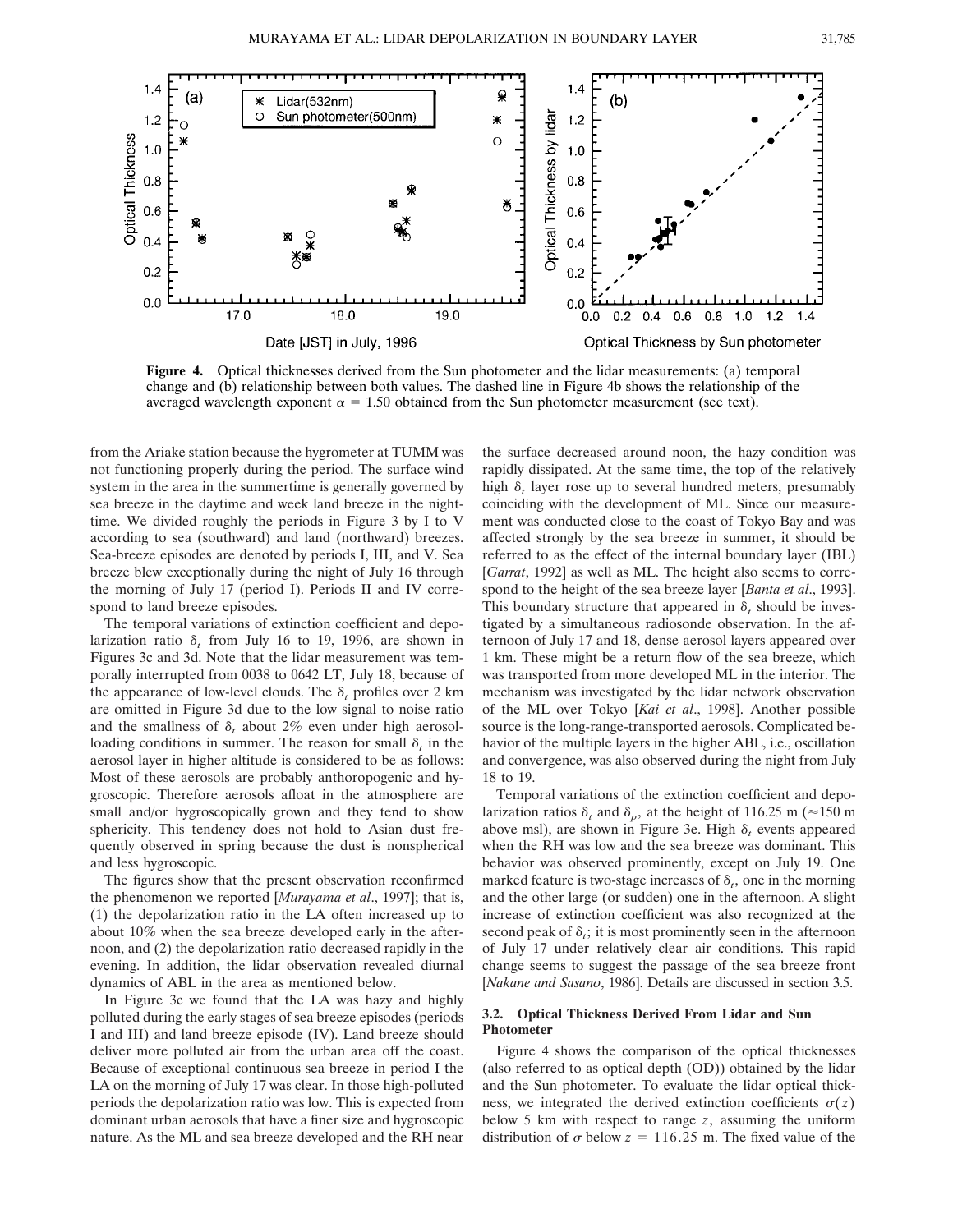

**Figure 5.** Examples of  $S_a$  dependence of (a) optical thickness and (b) the extinction coefficients at different heights derived from lidar analysis.

lidar ratio,  $S_a = 50$ , is chosen to reproduce the optical thickness derived from the Sun photometer. The averaged wavelength exponent  $\alpha$  derived from the Sun photometer measurement was 1.50. The dashed line in Figure 4b indicates the corresponding relation when we take into account the difference between the observation wavelengths of lidar (532 nm) and the Sun photometer (500 nm). A reasonable coincidence of both optical thicknesses in Figure 4b suggests the following: (1) the optical thickness was mostly caused from the aerosols in the lower troposphere, and (2) the lidar analysis is less sensitive to the choice of the boundary condition and the lidar ratio in the turbid atmosphere as the present case (OD =  $0.3-1.4$ ).

We examined the dependencies of the optical thickness and the extinction coefficients on  $S_a$  as shown Figure 5. The error bars represent expected uncertainties due to the plausible range of the boundary condition: the error of assumed SR as 1.2 at 5 km in altitude is estimated to be  $\pm 0.1$ , which corresponds to  $\pm 50\%$  error in  $\sigma$ . In this example the uncertainties in the OD and the lower extinction coefficient caused by the plausible uncertainties of the boundary condition (1.2  $\pm$  0.1) and lidar ratio (50  $\pm$  10) remain less than  $\pm 20\%$  and  $\pm 10\%$ , respectively. (This uncertainty of OD is shown in Figure 4b.) Figure 5b shows that the retrieved extinction coefficient at the lower height (near-field solution, in this case at  $z = 116.25$  m) is less dependent on the  $S_a$  value than that at the higher one  $(z = 753.75 \text{ m})$ . This is expected from the nature of the backward solution in the inversion method [*Klett*, 1981; *Sasano and Nakane*, 1984]. This stability of the near-field extinction coefficient will benefit the discussion between the mass concentration of aerosol and the extinction coefficient as given in section 3.4.

## **3.3. Chemical Feature of Surface Aerosols**

Mass concentrations of water-soluble and carbonaceous components in fine and coarse particles are shown in Figure 6. The carbon components, especially EC, were one of the large components in the fine particles. We found that  $SO_4^{2-}$ , EC, and  $NH_4^+$  populated in the fine mode rather than in the coarse mode. On the contrary,  $Ca^{2+}$ ,  $Na^{+}$ ,  $Mg^{2+}$ , and  $Cl^{-}$  mostly

populated in the coarse mode. A large concentration of  $Ca^{2+}$ (C; hereinafter we refer to fine and coarse particles as F and C), about several micrograms, was observed.

Ion equivalent ratios (IER) of the water-soluble components in fine and coarse particles are shown in Figure 7. IER should be more effective than mass concentration to determine the chemical forms of the aerosols and the relationship with  $\delta_p$  in the LA, because the observed value of  $\delta_p$  reflects contributions from all kinds of aerosols. So the higher value of  $\delta_p$  implies that the percentage of nonspherical particles is higher. The ion balance was not well held especially in the coarse particles: the sum of molecular equivalence of cations is greater than that of anions except on July 19. This fact may be related to the large concentration of  $Ca^{2+}(C)$ . We have found relatively apparent diurnal changes in the following components:  $Ca^{2+}$ ,  $SO_4^{2-}$ , EC in the fine particles, and Na<sup>+</sup>, Cl<sup>-</sup>, Ca<sup>2+</sup>, NO<sub>3</sub>, SO<sub>4</sub><sup>2</sup>, Mg<sup>2+</sup> in the coarse particles. Among them, the  $Ca^{2+}$  and Na<sup>+</sup> in the coarse particles are considered as indices of soil and sea-salt particles, respectively, which can cause high depolarization. Each pattern of the temporal changes for the  $Ca^{2+}(C)$ ,  $Ca^{2+}(F)$ , and Na<sup>+</sup>(C) is different from others, and we discuss them in the light of the behavior of  $\delta_p$  in the LA in section 3.5.2.

#### **3.4. Extinction Coefficient and Mass Concentration**

We compared the lidar-retrieved extinction coefficient with the mass concentration of  $PM_{10}$  at air pollution monitoring stations, as shown in Figure 8.  $PM_{10}$  is defined in the ambient air quality standard in Japan as the mass of aerosols sampled through 10- $\mu$ m-cut-size separator. In the stations, PM<sub>10</sub> is measured with beta-ray absorption-type automated monitors every hour; the resolution of the measurement is about  $\pm 10$  $\mu$ g/m<sup>3</sup>. Although the measurement of PM<sub>10</sub> was conducted about 4 km apart from TUMM, the trend of temporal changes in the concentration generally agree with that of the extinction coefficient at 150 m above msl. The ratio of the extinction coefficient ( $\sigma$ ) to the mass concentration of PM<sub>10</sub> ( $\rho$ ) varies 3–12 m<sup>2</sup>/g, and the average value is  $6.5 \pm 2.0$  m<sup>2</sup>/g (we used the Ohjima value as  $\rho$  because it has less scatter than the Ariake value). This value is consistent with the reported values of the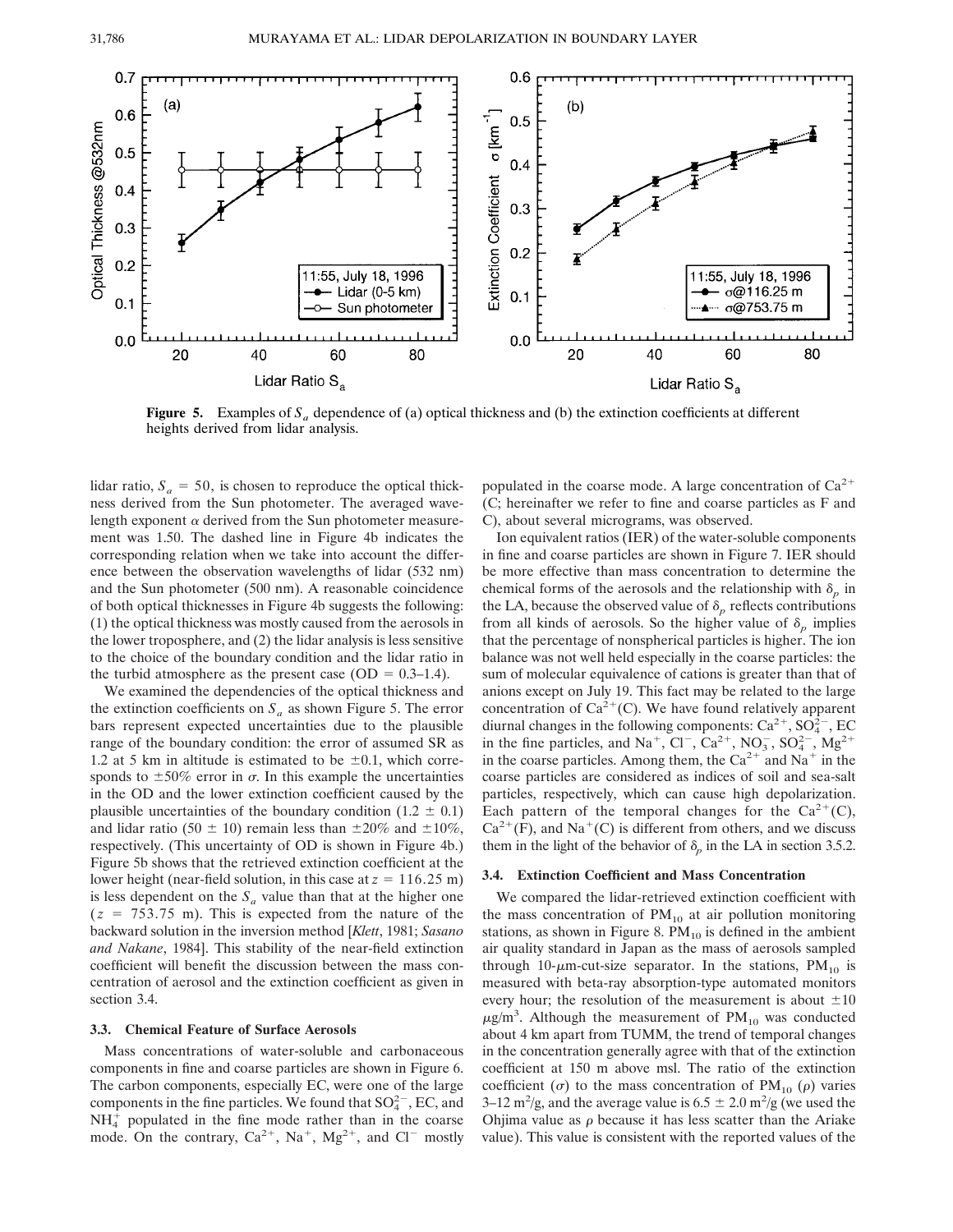

**Figure 6.** Mass concentrations of soluble components and organic (OC) and elemental (EC) carbons in (a) fine ( $\leq$ 2  $\mu$ m) and (b) coarse ( $>$ 2  $\mu$ m) particles during the observation.

ratio of the mass concentration to the light-scattering coefficient (specific scattering coefficient) for urban hygroscopically grown aerosols [*Charlson et al*., 1969, 1992; *Friedlander*, 1977; *Hoff et al*., 1996]. The specific scattering ratio should vary depending on RH and chemical compositions of aerosols. The scattering coefficient of aerosols is usually measured by the nephelometer. The lidar-derived extinction coefficient is the sum of the scattering and absorption coefficients. Thus  $\sigma/\rho$  is expected to be higher than the specific scattering coefficient for the EC-rich aerosols as in the present case. Considering the uncertainties in the lidar-derived extinction coefficient and the mass concentration of aerosols in the present methods, we restrict this discussion to show the potential ability of lidar for environmental monitoring. A reasonable correspondence of lidar-retrieved extinction coefficient and surface-level aerosols mass concentrations might be achieved by the following reasons: (1) the extinction coefficient derived by the Fernald method is relatively reliable at a lower altitude, as discussed in section 3.2, and (2) there is not much difference in  $PM_{10}$  on the surface and at 150 m above msl because the surface inversion should be weaker in summer.

The total mass concentration of surface aerosols rebuilt by summing up all the components analyzed is also indicated in Figure 8 as SP. The  $PM_{10}$  is well reconstructed by SP except on July 19. This ensures that we can discuss the chemical compositions of surface aerosols in terms of the results of the present chemical analyses.

## **3.5. Diurnal Change of Depolarization Ratio in the Lower Atmosphere**

In this section we discuss the marked change of the depolarization ratio in the LA. At first we mention the derivation of the particle depolarization ratio  $\delta_p$  from the total depolarization  $\delta_t$ , then we consider the relationship between  $\delta_p$  and the chemical components of aerosols.

**3.5.1. Particle depolarization ratio.** The total depolarization ratio  $\delta_t$  reflects the molecular depolarization ratio  $\delta_m$  and particle depolarization ratio  $\delta_p$ . The particle depolarization  $\delta_p$ is expressed by the following equation:

$$
\delta_p' = (SR \ \delta_t' - \delta_m')/(SR - 1) \tag{3}
$$

where  $\delta' = \delta/(1 + \delta)$ . We evaluated the particle depolarization  $\delta_p$  at  $z = 116.25$  m by using (3) and the molecular depolarization ratio  $\delta_m$  given as 1.4% [*Young*, 1980; H. Adachi, private communication, 1996]. The result was already presented in Figure 3e. As expected from (3),  $\delta_t$  comes close to  $\delta_p$  as SR increases [*Murayama et al*., 1996]. In fact, the difference between  $\delta_t$  and  $\delta_p$  is small in Figure 3e. The absolute error due to the uncertainty of  $S_a$  is estimated to be about  $\pm 1\%$  at the maximum of  $\delta_p$ .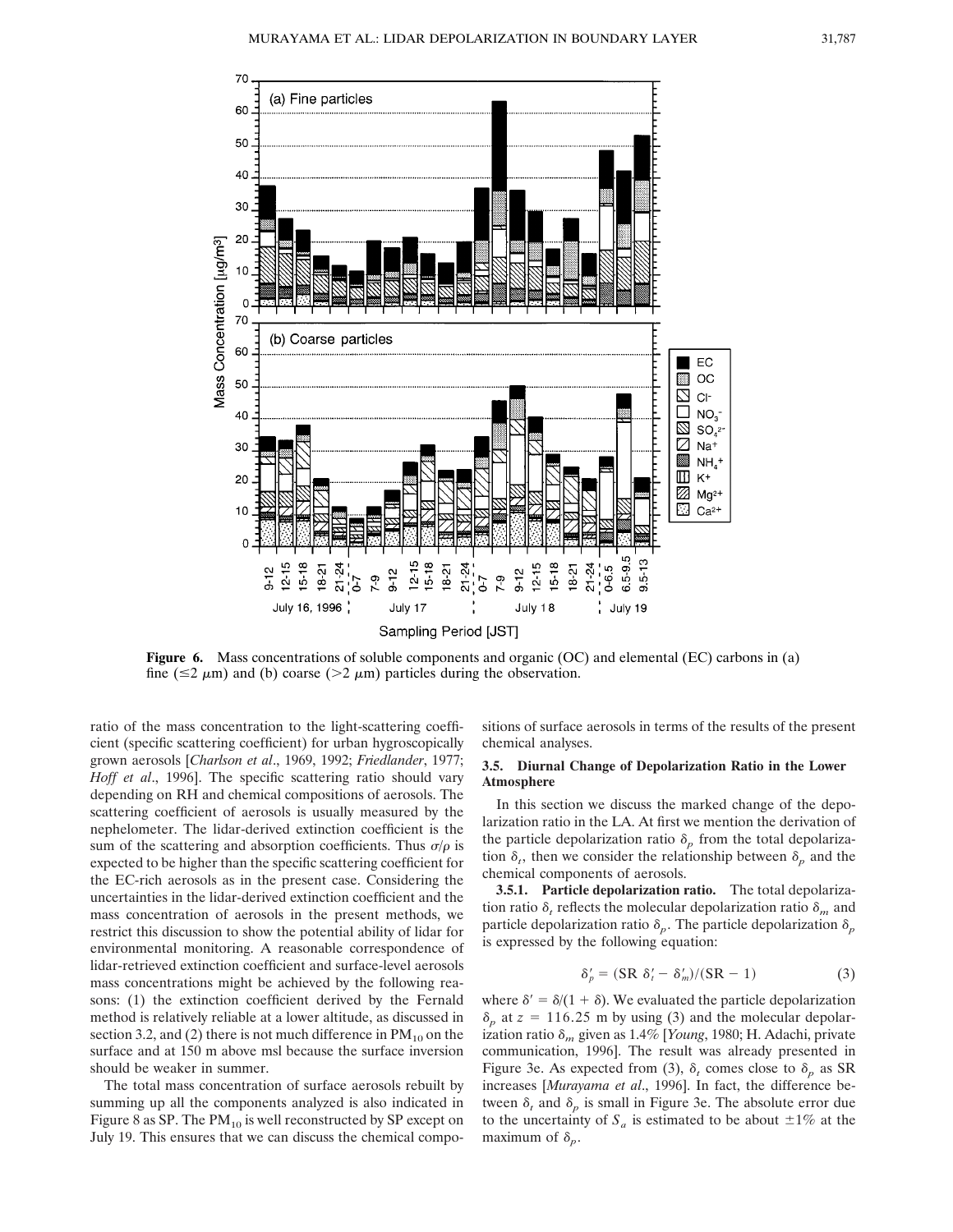

**Figure 7.** Ion equivalent ratio in the fine and coarse particles during the observation.

**3.5.2. Relationship with chemical components of surface aerosols.** To interpret the marked diurnal variation of  $\delta_p$  in LA, the behavior of some chemical components in surface aerosols was investigated. Soil particles and sea-salt particles, i.e., candidates of nonspherical particles, are indicated by  $Ca^{2+}$ and  $Na<sup>+</sup>$ , respectively. In Figure 9, temporal variations of IER

for Na<sup>+</sup>(C) (Cl<sup>-</sup>(C) is similar as Na<sup>+</sup>(C)), Ca<sup>2+</sup>(F), and  $Ca^{2+}(C)$  in surface aerosols are plotted with that of  $\delta_p$  in the lower troposphere. We can see a remarkable diurnal pattern of  $\delta_p$ ; showing small peaks in the morning and a sudden increase around 1300–1400 Japan standard time (JST) followed by a rapid decrease in the evening. On the other hand, the three



**Figure 8.** Temporal changes of the extinction coefficient at about 150 m above msl and the  $PM_{10}$  concentrations at ground level.  $PM_{10}$  data were given by the local air pollution stations, Ariake and Ohjima. The indicated extinction coefficients are averaged over an hour. The dotted curve shows the total mass concentration (SP) derived from the all chemical analyses (soluble plus carbons) of the filter-sampled aerosols.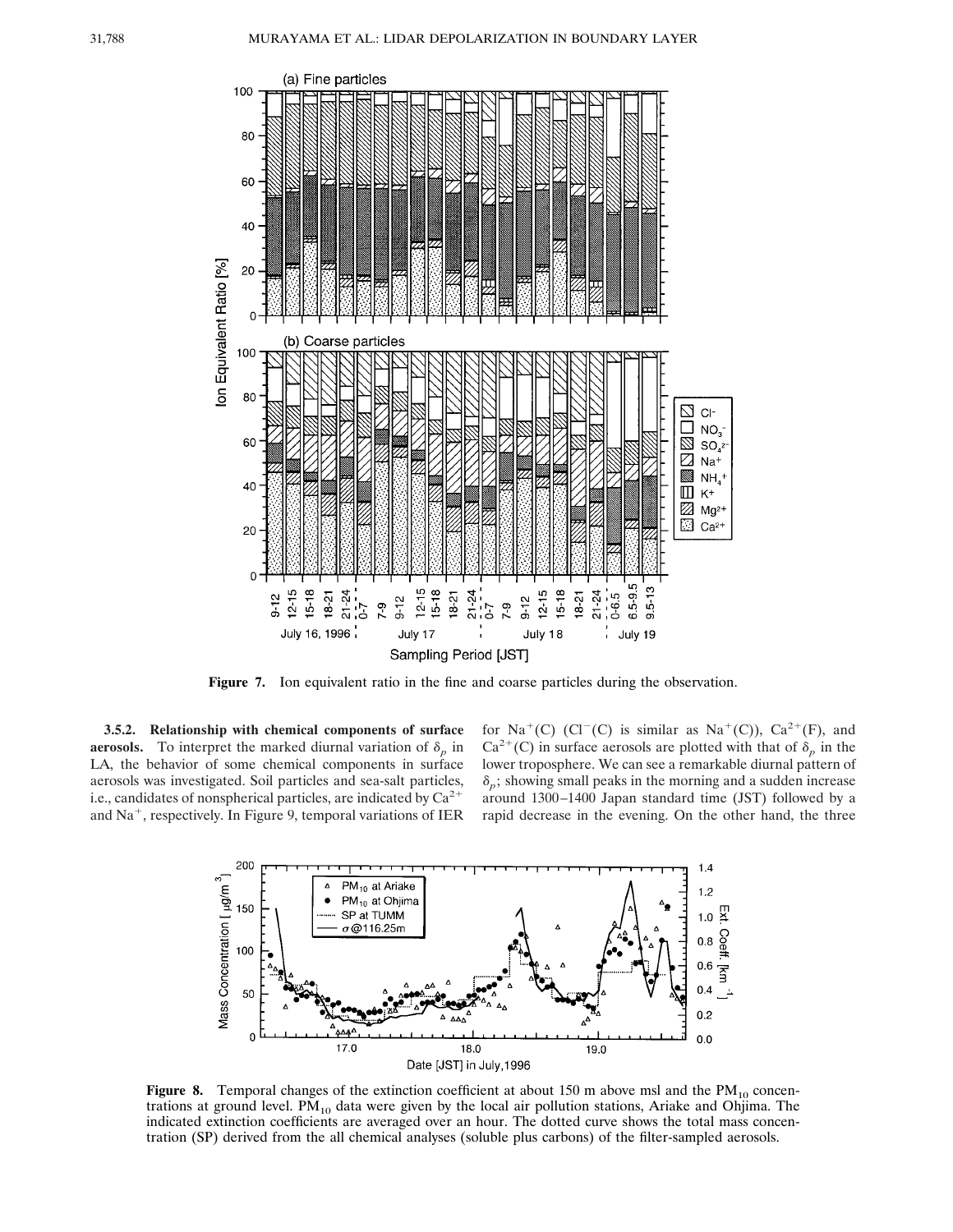

**Figure 9.** Temporal changes of the particle depolarization ratio and ion equivalent ratios of Na<sup>+</sup> and Ca<sup>2+</sup> in fine and coarse particles. F and C stand for fine and coarse particles.

components mentioned have diurnal variations in IER with different phases. The peak of  $Ca^{2+}(C)$  in IER appeared from early morning to noon, while that of  $Ca^{2+}(F)$  appeared at some point in the morning. IER of  $Na<sup>+</sup>(C)$  became maximum later than that of  $Ca^{2+}(F)$  and  $Ca^{2+}(C)$ . The peaks of  $Ca^{2+}(C)$ and  $Ca^{2+}(F)$  appear to correspond to the structure of  $\delta_p$  in the daytime of July  $16-18$ : the smaller peak in the morning and the larger one in the afternoon. The rising of  $Na<sup>+</sup>(C)$  also coincide with the second peaks of  $\delta_p$ .

Considering the above behavior of IER of  $Ca^{2+}(F, C)$  and  $Na^{2+}(C)$  and the meteorological data as shown in Figures 3a and 3b, we can reach the following scenario of observed change of  $\delta_p$ : the first peak in  $\delta_p$  was caused by the dust particles from local sources, while the second, larger peak was caused by dust particles and crystallized sea-salt particles, which were delivered by the strong sea breeze. Soil particles are not hygroscopic and nonspherical and should cause high depolarization without depending on RH. Contrary to the soil particles, sea-salt particles (mainly NaCl particles) have a hygroscopic nature and a hysteresis with RH: once the sea-salt particles are generated in solid phase, the phase does not change until 75% RH (deliquescence). On the other hand, the wet sea-salt particles might remain at a supersaturated droplet phase until RH reached 45–48% [*Winker and Junge*, 1971; *Tang et al*., 1977; *Tang*, 1996]. Taking into account the behavior of  $\text{Na}^+(\text{C})$  and the fact that the high  $\delta_p$  occurred under low RH, we can expect the contribution of crystallized sea-salt particles to the second peak of  $\delta_p$ . We regard as an open question whether sea-salt particles were generated in solid phase or partially crystallized during delivery by wind in the present experiment. However, it is clear that crystallized sea-salt particles cause a high depolarization due to the nonsphericity mentioned in the following section. A rapid decrease of  $\delta_p$  in late afternoon is anticipated from a decrease of the dust particles and an increase of the wet sea-salt particles. The hygroscopic growth of the urban aerosols and generation of the small secondary particles under high RH might decrease  $\delta_p$ .

As for the sources of soil or dust particles containing  $Ca^{2+}$ the following origins are possible candidates: (1) road dust, soil and cement particles from the construction cites, and/or industrial area located southward of TUMM; (2) soil or dust particles transported for relatively long distance from the urban and reclaimed area extending into Tokyo Bay. The generation mechanism of wind-driven soil and sea-salt particles is strongly related to speed [*Gillette et al*., 1974, 1978; *Blanchard and*

*Woodcock*, 1980]. As sea breeze becomes stronger, more soil and sea-salt particles, which have relatively larger size, might be generated. At the same time, the polluted air must be swept away inland.

To obtain more solid evidence of the effect of sea-salt and soil particles on the observed high  $\delta_t$  events, we need a more direct analytical method, e.g., collection of the suspended aerosols by a cascade impactor and the morphological and multielement analysis with scanning electron microscope (SEM) and energy dispersive X ray (EDX) analyses [e.g., *Miura et al*., 1991].

# **4. Depolarization Ratio Due to Crystallized Sea-Salt Particles**

As discussed in section 3, we consider dust and/or crystallized sea-salt particles as the main sources of observed depolarization in ABL. Here we concentrate on sea-salt particles since the shape of dry sea-salt particles, i.e., NaCl particles, is known to be cubic, and their refractive index is also experimentally determined, i.e.  $m = 1.5443 + 0.0i$ . Contrary to sea-salt particles, dust particles are known to be highly irregular and thus prevent realistic modeling of light backscattering theoretical calculations. Therefore it is advisable to study the backscattering signatures of homogeneous cubic particles by theoretical calculations as a general problem in light scattering by nonspherical particles. Real sea-salt particles might not be always perfectly cubic (see SEM images of NaCl particles [e.g., *Perry et al*., 1978]), and we treat crystallized sea-salt (NaCl) particles as perfectly cubic as a first approximation. To our knowledge, this is the first theoretical study on light scattering by cubic particles.

Dry NaCl particles are often treated as typical irregular particles that are easily artificially generated in the laboratory [*Bohren and Huffman*, 1983]. First, we briefly look into the experimental aspects of the light scattering by NaCl particles to see how much depolarization effect is expected before describing our results in numerical calculations.

## **4.1. Light-Scattering Experiments on NaCl Particles in Laboratory**

The depolarization ratio in the closely backward scattering for dry NaCl particles obtained in the previous laboratory measurements range from 0.25 to 0.33 [*Cooper et al*., 1974; *Perry et al*., 1978; *Quinby-Hunt et al*., 1997]. *Quinby-Hunt et al*.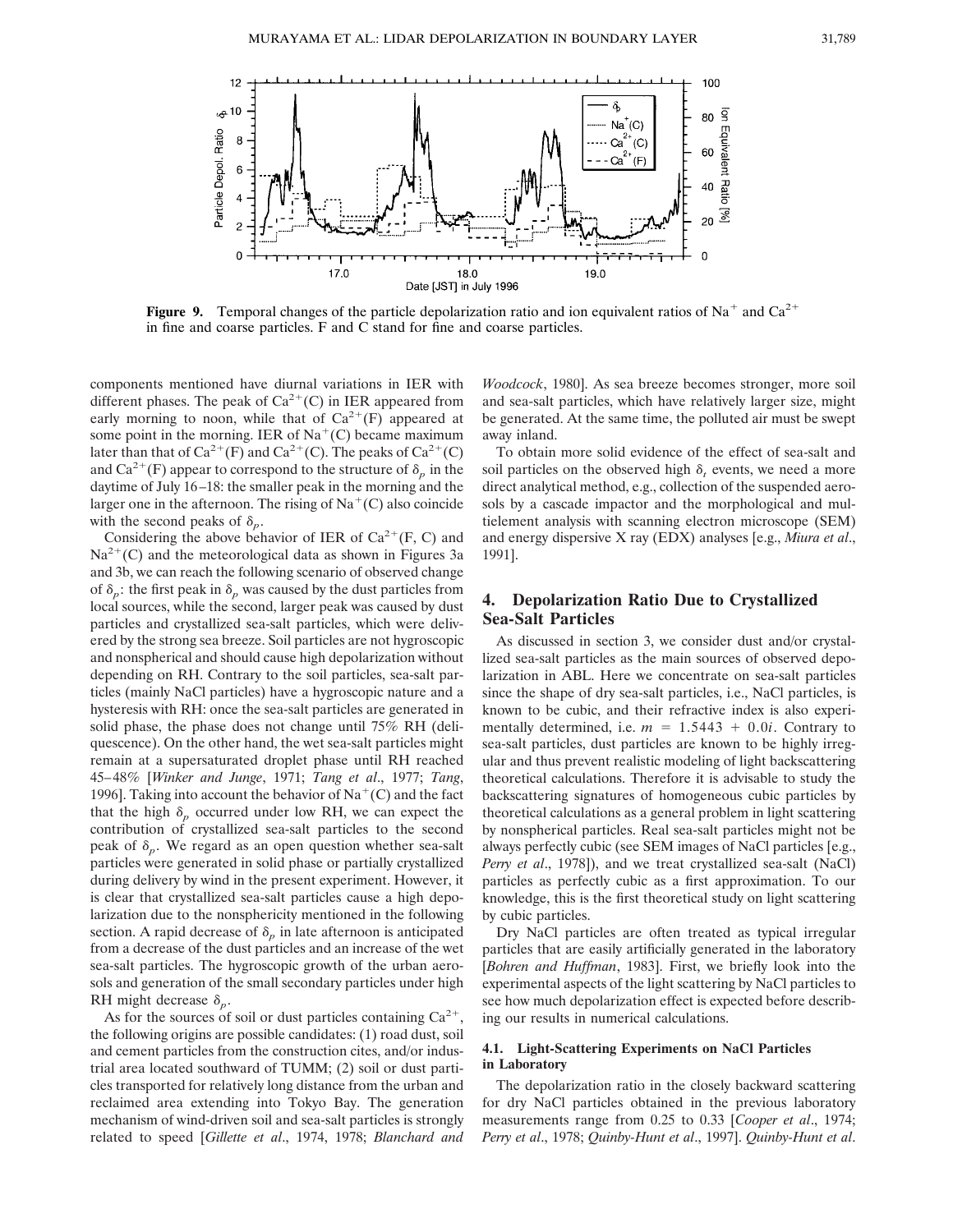

**Figure 10.** (a) Backscattering radiances for copolarization by the dipole discrete approximation (DDA) for cubic sea-salt particles with given N and *X*. As a refractive index,  $m =$  $1.54 + 0.01i$  at the wavelength of 0.532  $\mu$ m is used. (b) Relative errors for N where the solutions for  $N = 216000$  is used as references.

[1997] showed that light scattering by wet NaCl particles was so well described, based on Mie theory, as to derive size distribution and refractive index. *Cooper et al*. [1974] showed that a nonzero depolarization ratio from 0.06 to 0.12 is caused by NaCl droplets. They concluded that depolarization measurements are not unambiguous indicators of sphericity or nonsphericity under some conditions. Thus even if the sea-salt particles are not perfectly crystallized, they might cause nonzero depolarization.

#### **4.2. DDA Calculation of Depolarization Ratio for Cubic Particles**

Recently, considerable progress has been made to solve light-scattering problems for nonspherical shapes. T-matrix is one such method, and it is widely used because of its high accuracy and the fact that it can be applied for a particle whose size parameter  $X$  (=2 $\pi r/\lambda$ ) exceeds 100 [*Mishchenko et al.*, 1998a, b]. However, its applicability is practically restricted to a rotationally symmetric particle, and thus this method is not used here. The discrete dipole approximation (DDA) is first developed by *Purcell and Pennypacker* [1973] and further developed by *Draine* [1988] and *Draine and Goodman* [1993]. DDA is suitable for the particle which has edges and whose radius is comparable to the wavelength of interest. Here we apply DDA to calculate the  $\delta_p$  for perfectly cubic particles, which mimic sea-salt particles.

In DDA the particle is replaced by N subvolume elements, and each element is represented as an electric point dipole. Then the scattering problem can be solved numerically for this array of dipoles. Since DDA is an approximate theory, its

solution contains some errors, and the applicability should be verified. The origin of the errors in the backscattering calculations by the DDA was investigated by *Okamoto et al*. [1995] and *Lemke et al*. [1998], and it turns out that the errors in the DDA is mainly caused by the insufficient representation of the target boundary by the discrete subvolume elements.

For a given size and refractive index of a target material, the accuracy of the DDA essentially depends on the number of dipoles and the shape. For the particle with edges, there are no analytical solutions, and backscattering by nonspherical particles have been recognized to be very difficult [*Bohren and Singham*, 1991]. Therefore the accuracy of the DDA for a cube is numerically investigated here by changing systematically the number of dipoles N for a given particle. Basically, the errors in DDA calculations with N dipoles for random orientations (i.e., the particle is oriented randomly in three-dimensional space in terms of the direction of incident radiation) is much smaller than those for a fixed orientation.

Here we use the  $N = 216,000$  dipoles as a maximum number of dipoles due to the limitations of the computing resources. This reference DDA solution with  $N = 216,000$  is assumed to be correct (in Figure 10a for copolarization and Figure 11a for cross polarization) to derive the dependence of errors in the DDA calculations on *X* and N. The calculations for copolarization is performed, and the results are shown in Figures 10a and 10b. The vertical axis in Figure 10a denotes the square of scattering matrix amplitude  $S_1$  at backscattering direction which corresponds to the radiance for copolarization [*Bohren and Huffman*, 1983]. In a similar way the vertical axis in Figure 11a denotes the radiance for cross polarization. The horizontal axis expresses the volume equivalent size parameter  $X$ , which is defined as  $X = 2\pi r_{\text{eff}}/\lambda$ , and  $r_{\text{eff}}$  is the volume equivalent



Figure 11. (a) Same as Figure 10a but for the crosspolarization signals. (b) Same as Figure 10b but for crosspolarization signals.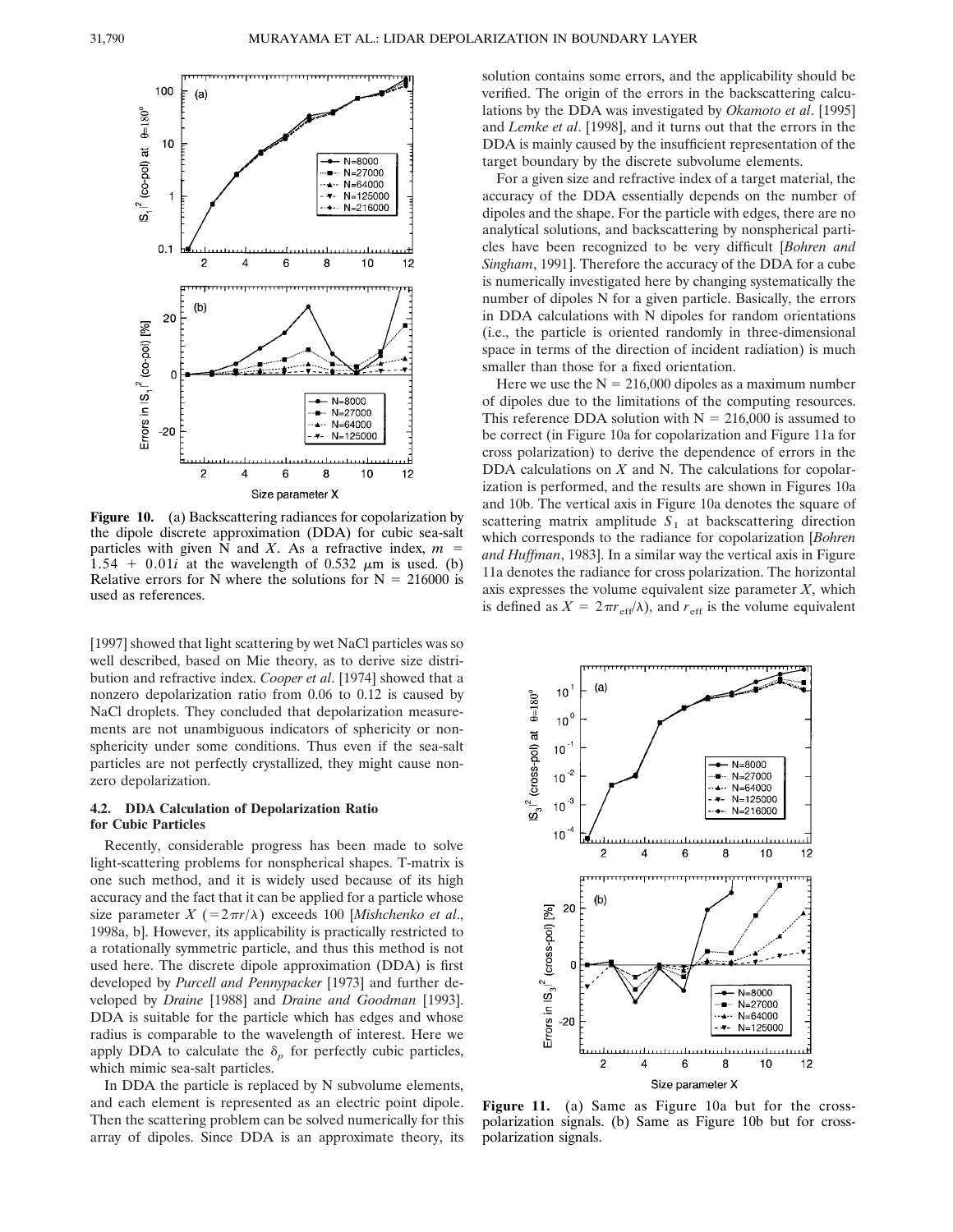radius for a given cube; that is,  $r_{\text{eff}} = 0.62a$  (*a* is the length of a side of a cube).

Relative errors for N, more than 10,000 dipoles, turn out to be very small, i.e., less than  $10\%$  for  $X < 12$  (in Figure 10b). Similar analysis is also performed for cross polarizations. The errors for cross polarization is generally larger than those for copolarization for the particle modeled with the same number of dipoles N for the same *X*. However, overall accuracy for the DDA solutions with  $N > 10,000$  is very good, i.e., errors for  $N = 27,000$  to be smaller than 10% for  $X = 8$  and those for N  $= 64,000$  to be smaller than 10% for  $X = 12$ . Therefore we conclude that backscattering cross sections and depolarization ratios for *X* as large as 10 can be estimated by the DDA with an accuracy of 10% when particles are oriented randomly in three-dimensional space.

To derive depolarization ratios (Figure 12), which is expressed as  $\delta_p = |S_3|^2/|S_1|^2$  for the analysis of lidar signals, we used  $N = 216,000$  dipoles and assumed that cubic particles are oriented randomly as in the former calculations. The calculation shows that the  $\delta_p$  arises at the size parameter *X* larger than about 4 (effective diameter  $> 0.8 \mu m$ ) and takes the maximum of 22% at  $x = 6 - 7$ , then slowly decreases. Thus we can expect high  $\delta_p$  ( $>$ 10%) for crystallized NaCl particles, of which the effective size is larger than 1  $\mu$ m. For the comparison with experimental results, we have to take into account the size distribution. However, the results of the presented calculation suggest that we have to take care of not only the shape but also the size of scattering particles when we discuss the depolarization ratio [*Mishchenko and Sassen*, 1998a].

## **5. Conclusions and Summary**

We investigated the relatively high-depolarization events that occurred in the LA associated with sea breeze in the summer from July 16 to 19, 1996, by using lidar and Sun photometer measurements and a filter-sampling technique. Diurnal changes of the extinction coefficient (thus visibility) and the depolarization ratio in LA were correlated with sealand breeze: sea breeze brings relatively clear air, but land breeze brings polluted air. The top of the relatively high  $\delta_t$ layer rose to several hundred meters in the afternoon, which might reveal the development of ML or IBL.

It turned out that the chemical compositions of surface aerosols also had a large temporal variation. We found the diurnal change of the depolarization ratio in the LA and the successive changes of the surface aerosol components, mainly soil dust and sea-salt particles. The main sources of higher depolarization ratios are considered to be the local and/or transported dust indicated by  $Ca^{2+}(F, C)$  and crystallized sea-salt particles indicated by  $Na<sup>+</sup>(C)$ .

Simultaneous use of three different measurements (i.e., lidar and Sun photometer measurements and that of the filtersampling technique) is quite fruitful to investigate the aerosol optical and chemical properties in the ABL and the dynamics of the boundary layer. Optical depth measured by a Sun photometer is useful to determine the average lidar ratio in lidar analysis. The influence of the choice of the boundary condition and the lidar ratio on lidar inversion analysis was examined, and it turned out that it is relatively small in the turbid atmosphere. We tentatively compared the lidar-derived extinction coefficient with  $PM_{10}$ . The average ratio was consistent with reported specific scattering coefficients. Most in situ monitoring, e.g., filter sampling of aerosols and measuring aerosol



**Figure 12.** Depolarization ratios for cubic particles calculated by DDA.

optical depth by the Sun photometer are usually carried out on the ground level. Thus the lidar, which is capable of producing reliable data around 100 m level as in the present case, should be useful for environmental monitoring.

We have presented a theoretical calculation for the perfect cubic particle based on the DDA for the first time with confidence of its accuracy, i.e., the error in depolarization ratio being less than 10%. The calculation confirmed that the crystallized NaCl particles larger than  $1 \mu m$  in effective size cause a considerable (10–20%) depolarization ratio.

The structure revealed by the depolarization ratio in the LA apparently shows the lowest atmospheric boundary, which might reveal the ML or IBL and the height of sea breeze. It shows that the nonspherical particles, dust and crystallized sea-salt particles, were diffused in the layer. Thus the depolarization ratio measurement is useful for obtaining additional information on the boundary layer structure, which is not accessible by the lidar intensity profile only [e.g., *Sasano et al*., 1982], and to gain some insight into the composition of boundary layer aerosols and the generation mechanism of wind-driven aerosols.

**Acknowledgments.** This work is partly supported by the Grant-in-Aid for Scientific Research (C) 09640521 by the Ministry of Education, Science, Sports, and Culture and the joint research program of CEReS, Chiba University (9–14). We thank the Bureau of Environmental Protection, Tokyo Metropolitan Government, for providing the air pollution data. We appreciate the valuable comments made by the reviewers.

# **References**

- Angström, A., Techniques of Determining the Turbidity of the Atmosphere, *Tellus*, *13*, 214–223, 1961.
- Banta, R. M., L. D. Oliver, and D. H. Levinson, Evolution of the Monterey Bay sea-breaze layer as observed by pulsed Doppler lidar, *J. Atmos. Sci*., *50*, 3959–3982, 1993.
- Blanchard, D. C., and A. H. Woodcock, The production, concentration, and vertical distribution of the sea-salt aerosols, *Annals N. Y. Acad. Sci*., *330*, 1980.
- Bohren, C. F., and D. R. Huffman, *Absorption and Scattering of Light by Small Particles*, 530 pp., John Wiley, New York, 1983.
- Bohren, C., and S. B. Singham, Backscattering by nonspherical particles: A review of methods and suggested new approaches, *J. Geophys. Res*., *96*, 5269–5277, 1991.